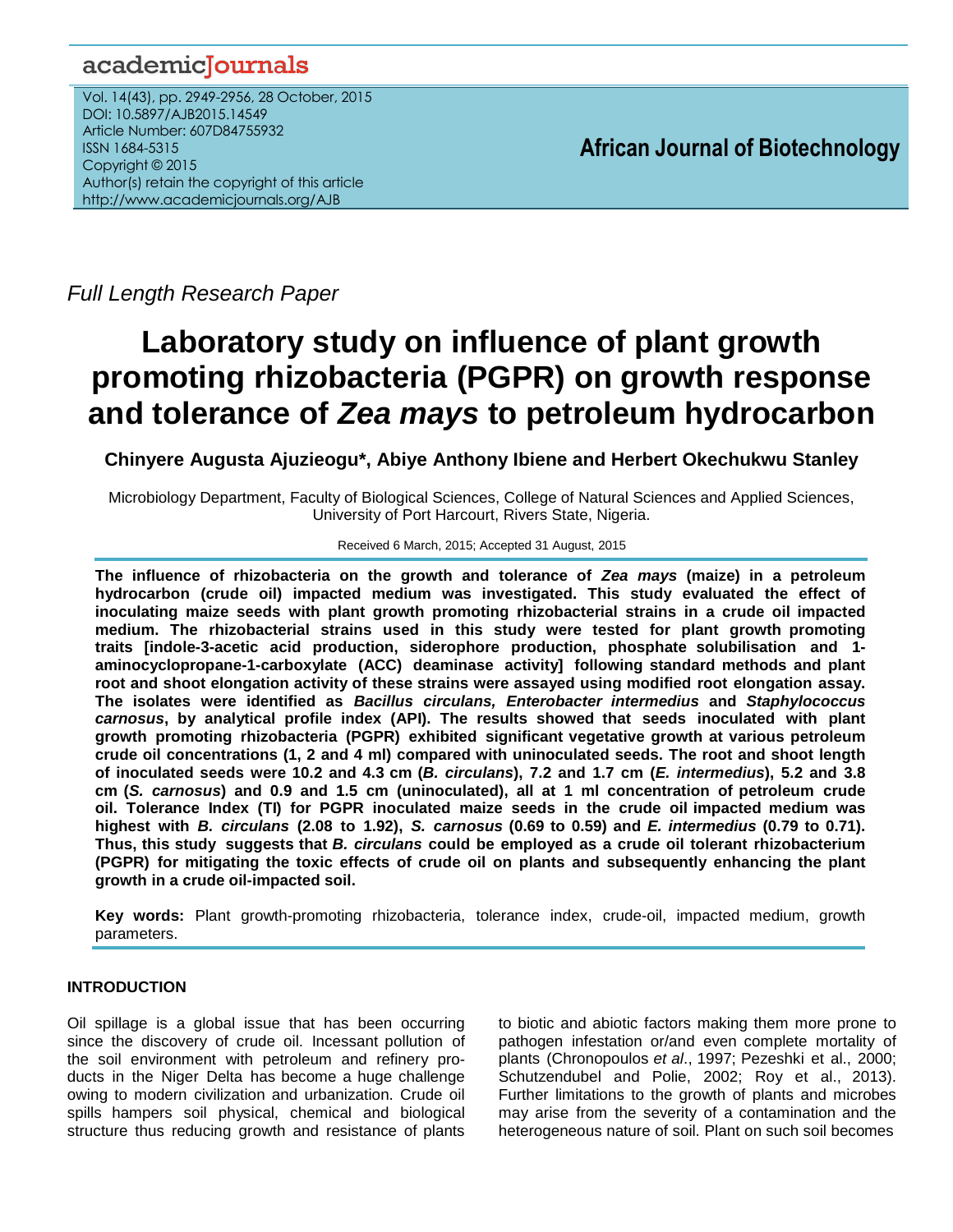suffocated due to the exclusion of air by oil. The exhaustion of oxygen in the soil decreases the microbial activity and subsequently interferes with the plant soil water relationship (Esenowo et al., 2006), this is a major threat to food production (crop yield) in the region and this could lead to total destruction of the ecosystems if not effectively checked. Certain rhizospheric bacteria collectively known as plant growth promoting rhizobacterial (PGPR) have been reported to enhance plant growth and yield in different crops (Radwan et al., 2007). PGPR is a group of free-living soil bacteria that colonize the root of plants following inoculation onto seed and enhance plant growth (Kloepper *et al*., 1991). Although, the exact mechanism by which PGPR enhance plant growth and detoxify contaminants is not fully understood, they are thought to promote growth through at least one mechanism, directly, indirectly or and synergistically viz: suppression of plant diseases {(bioprotectants) e.g. production of antibiotics, etc}, improved nutrient acquisition {(biofertilizers) e.g. asymbiotic nitrogen fixation}, phytohormone production {(biostimulants) e.g. indole acetic acid, cytokinins, etc} or lowering of "stress ethylene" (ethylene that is synthesized as a response to various environmental stresses including extremes of temperature, high light, flooding; drought; the presence of toxic metals and organic pollutants, radiation, wounding, insect predation, high salt) concentration by the production of the enzyme 1-aminocyclopropane-1-carboxylate (ACC) deaminase which prevents plant ethylene levels from becoming growth inhibitory (Arshad and Frankenberger, 2005; Boddey and Dobereiner, 2000; Contesto et al., 2008).

PGPR have also been reported by researchers to be active in hydrocarbon consumption and exhibit differential potentials to degrade and detoxify contaminants (for instance, heavy metals), by either immobilizing, mobilizing or rendering them inactive, thus improving plant"s tolerance to the uptake of heavy metals ions (Nies, 1999; Belimov et al., 2004; Radwan et al., 2007; Glick, 2010; Roy et al., 2013). Research frontiers have reported their use in bioremediation of crude oil and PAH (polycyclic aromatic hydrocarbon) contaminated sites. (Zhuang et al., 2007: Roy et al., 2013). They have also been proven to reduce petroleum hydrocarbon and salt levels substantially in petroleum and salt contaminated soils both in laboratory and field studies in PGPR-enhanced phytoremediation system (PEPS) (Gerhardt et al., 2009). Bacteria belonging to the genera *Azospirillum*, *Pseudomonas*, *Xanthomonas* and *Rhizobium* as well as *Alcaligenes*, *Enterobacter*, *Acetobacter*, *Klebsiella* and *Bradyrhizobium* etc, have been implicated as plant

growth promoting rhizobacteria (PGPR) (Wani et al., 2007; [Poonguzhali](http://insightknowledge.co.uk/fulltext/?doi=IMICRO-IK.2011.39.54) et al., 2008; [Kumar](http://insightknowledge.co.uk/fulltext/?doi=IMICRO-IK.2011.39.54) et [al., 2008;](http://insightknowledge.co.uk/fulltext/?doi=IMICRO-IK.2011.39.54) Ahemad and Khan, 2010).

These findings aroused our interest in studying the effect of PGPR inoculation on the growth response and tolerance of *Zea mays* seeds exposed to varying crude oil concentrations under laboratory conditions.

# **MATERIALS AND METHODS**

#### **Sample collection**

The rhizospheric soils used in this study were collected from rhizosphere of maize, pepper and crude oil polluted soil from Ogoni land in Rivers State, Nigeria. Dry maize seeds (Bende maize seeds) were obtained from a local market in Port Harcourt. Crude oil was obtained from Shell Petroleum Development Corporation, Port Harcourt (SPDC) following recommendation from Department of Petroleum Resources (DPR), Port Harcourt.

#### **Isolation of bacterial isolates with PGPR traits**

Ten grams of rhizospheric soil was thoroughly mixed with 90 ml of sterile distilled water to make suspensions (Cappuccino and Sherman, 1992). Suspensions were diluted serially (10 $1$ to 10<sup>-6</sup>) using physiological saline and 0.1 ml of individual dilutions plated on nutrient agar, nitrogen-free mannitol salt agar, tryptic soy agar, and incubated at 28°C for 48 h. Discrete colonies were isolated, purified with repeated culturing and maintained in nutrient broth with 30% glycerol at 4°C (Kumar et al., 2008).

#### **Screening of bacterial isolates for PGPR traits Indole-3-acetic acid (IAA)**

The production of IAA by the isolates was determined according to the method of Bano and Musarrat (2003). Discs (8 mm diameter) from colonies of the isolates, grown on yeast malt extract (YM) agar and incubated at 30°C for 5 days, were transferred to 5 ml YM broth containing 2 mg/ml L-tryptophan. These cultures were incubated at 30°C with shaking at 125 rpm for 7 days and then harvested by centrifugation at 11,000  $\times$  g for 15 min. One millilitre of the supernatant was mixed with 2 ml of Salkowski reagent; the appearance of a pink colour indicated IAA production. Optical density (OD) was read at 530 nm.

#### **Siderophore production**

Bacterial culture (2 days old) was streaked on Chrome azural-S (CAS) agar medium. Orange halos surrounding the bacteria colony indicates production of siderophore, as described by Alexander and Zuberer (1991).

#### **Phosphate solubilization**

All bacterial isolates were screened for inorganic phosphate

<sup>\*</sup>Corresponding author. E-mail: chinery4christ@yahoo.com. Tel: +2348038734603.

Author(s) agree that this article remains permanently open access under the terms of the [Creative Commons Attribution](http://creativecommons.org/licenses/by/4.0/deed.en_US)  [License 4.0 International License](http://creativecommons.org/licenses/by/4.0/deed.en_US)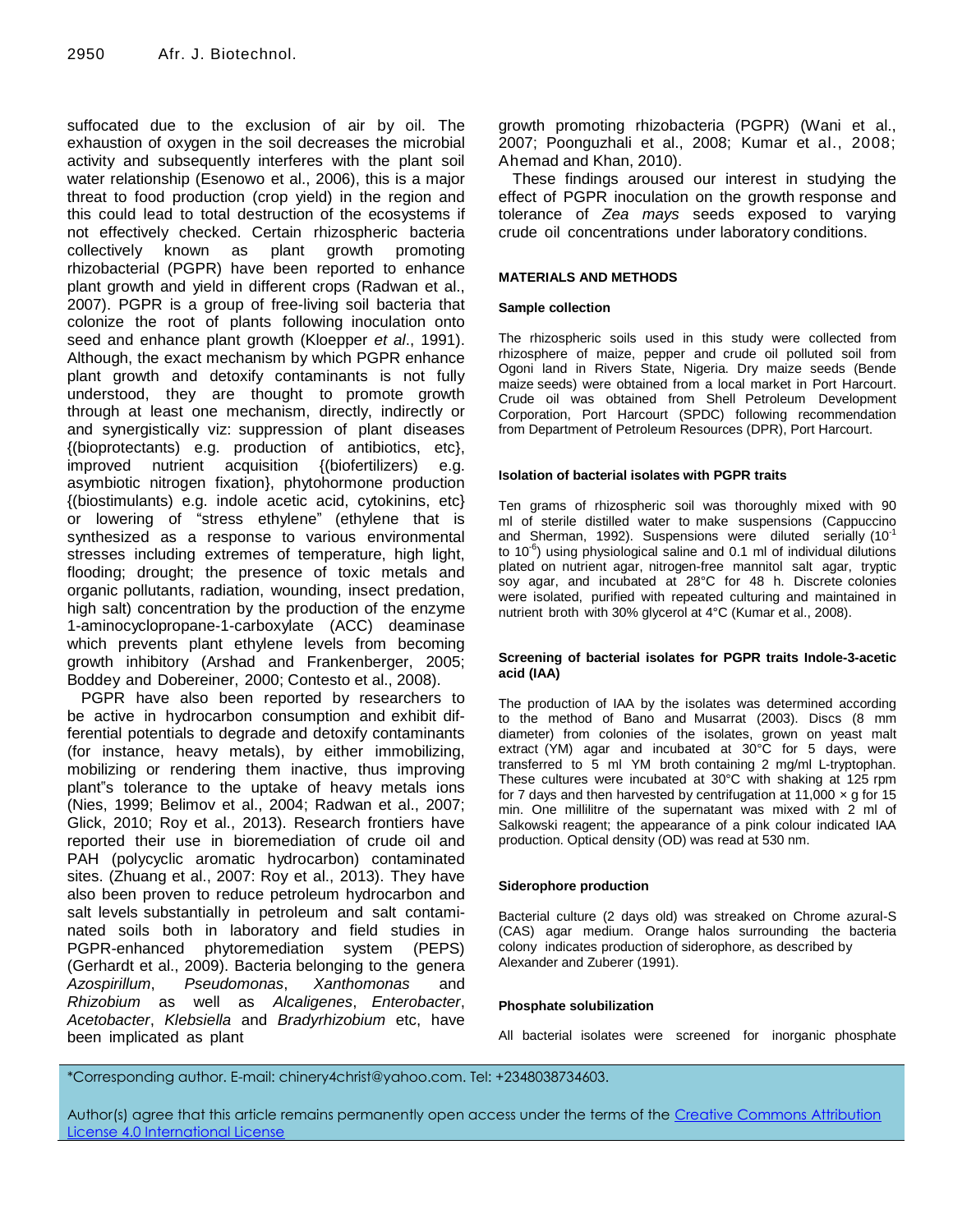solubilisation according to the method developed by Verma et al. (2001). A loopful of fresh bacterial culture was streaked onto Pikovaskaya's medium amended with inorganic phosphate and plates were incubated at 28±2°C for 4 days. A clear halo around the bacterial colonies indicates solubilisation of mineral phosphate.

#### **1-Aminocyclopropane-1-carboxylate (ACC)-deaminase activity by germinating seed bioassay**

The effect of bacterial isolates on root elongation was studied by germinating seed bioassay as per methodology described by Dey et al. ( 2004) and Belimov et al. (2004). Seed surface of *Z. mays* were sterilized with 20% NaOCl (sodium hypochlorite) for 3 min and washed three times with sterile de-ionized water. All the seeds were allowed to germinate at 25°C in 1% water agar plates for 48 h. Germinated seeds were individually dipped for 1 h in 20 ml bacterial cultures grown for 48 h in nutrient broth (NB) and transferred to wet filter paper in Petri dishes taking three seeds per dish. The Petri dishes were incubated in dark at 30±0.1°C with two replications for each treatment. The seedlings treated with uninoculated NB served as control. The root length of seedlings was measured in cm after 5 days of incubation.

#### **Inoculum development**

A loopful of freshly prepared agar plates of each isolate was inoculated into 15 ml nutrient broth (NB) and incubated at 30°C for 24 h. The cell density in each culture was standardized to 10 $6$  to 10<sup>7</sup> cfu/ml with McFarland"s solution.

#### **Standardization with McFarland's solution**

In order to obtain a standard inoculum, 50 ml suspension of each bacterial inoculum was standardized with already prepared 0.5 M McFarland"s solution by adding sufficient suspending fluid (sterile distilled water) to reduce microbial count until its turbidity matches with that of the McFarland"s solution.

#### **Experimental treatment**

The plant root and shoot elongation promoting (PRSEP) activity of the isolated PGPR strains were determined using the modified root elongation assay of Belimov et al. (2005). Ten percent (10%) sodium hypochlorite surface sterilized maize seeds were submerged in individual PGPR suspensions for 1 h and placed in Petri dishes with crude oil impregnated filter papers (0.0, 1.0, 2.0 and 4.0 ml). All the treatment were performed in duplicates and maintained at 30°C in a growth chamber in dark for 5 days following these experimental treatments; Isolate A inoculated maize seeds + 0.0 ml crude oil concentration (control 1); Isolate B inoculated maize seeds + 0.0 ml crude oil concentration (control 1) Isolate C inoculated maize seeds + 0.0 ml crude oil concentration (control 1). Maize seeds alone [zero crude oil and zero PGPR] (control 2); Maize seeds + crude oil (control 3); Isolate A inoculated maize seeds + 1 ml crude oil concentration Isolate B inoculated maize seeds + 1 ml crude oil concentration Isolate C inoculated maize seeds + 1 ml crude oil concentration. Isolate A inoculated maize seeds + 2 ml crude oil concentration Isolate B inoculated maize seeds + 2 ml crude oil concentration Isolate C inoculated maize seeds + 2 ml crude oil concentration. Isolate A inoculated maize seeds + 4 ml crude oil concentration Isolate B inoculated maize seeds + 4 ml crude oil concentration Isolate C inoculated maize seeds + 4 ml crude oil concentration. Root and shoot lengths of *Z. mays* were measured with a meter rule after incubation and

tolerance index (TI) was determined as the ratio of the root lengths of seedlings grown in the presence and absence of the specific added crude oil (Burd et al., 1998).

#### $TI = R$  or  $SLcr / R$  or  $SLc$ .

Where, R or SLcr is the root or shoot length of seeds grown in the presence of crude oil without rhizobacteria and R or SLcrb is the root or shoot length of seeds grown in presence of crude oil and rhizobacteria.

#### **Identification of PGPR isolates**

Three isolates having high tolerance index to crude oil during screening for plant root and shoot elongation activity of the isolates were characterized following standard microbiological procedures to identify the isolates (Cappuccino and Sherman, 2005). The isolates were further identified to species level based on Analytical Profile Index (API), according to the method of Shahab et al. (2009), at the Department of Biotechnology, Federal Institute of Industrial Research, Oshodi, Lagos State, Nigeria. Potential isolates were selected on the basis of results from screening for plant growth promoting properties.

#### **Statistical analysis**

Data obtained from this study were subjected to statistical analysis using analysis of variance ANOVA at 0.05 confidence level ( $p < 0.05$ ).

# **RESULTS AND DISCUSSION**

#### *Identity and PGPR traits of rhizobacterial isolates*

The rhizobacterial isolates were identified following analytical profile index (API) method as *Bacillus circulans, Staphylococcus carnosus* and *Enterobacter intermedius*. Each of these organisms exhibited two or four of these plant growth promoting traits (phosphate solubilisation, Indole-3-acetic (IAA) production, siderophore production and ACC deaminase activity).

# **Results from experimental treatment growth response**

The growth response of *Z. mays* roots and shoots to petroleum crude oil showed they were susceptible to all the crude oil concentrations, and this response was more prominent as the crude oil concentrations increased; particularly at 4 ml concentration as shown in Figures 1 and 2.

# **Tolerance index**

The effect of inoculating the *Z. mays* seeds with PGPR strains before the seeds germination, in presence of the different concentrations of the petroleum crude oil assayed was examined (Figure 3). The results of these experiments were presented as Tolerance index (TI), making easier to compare the effects of the different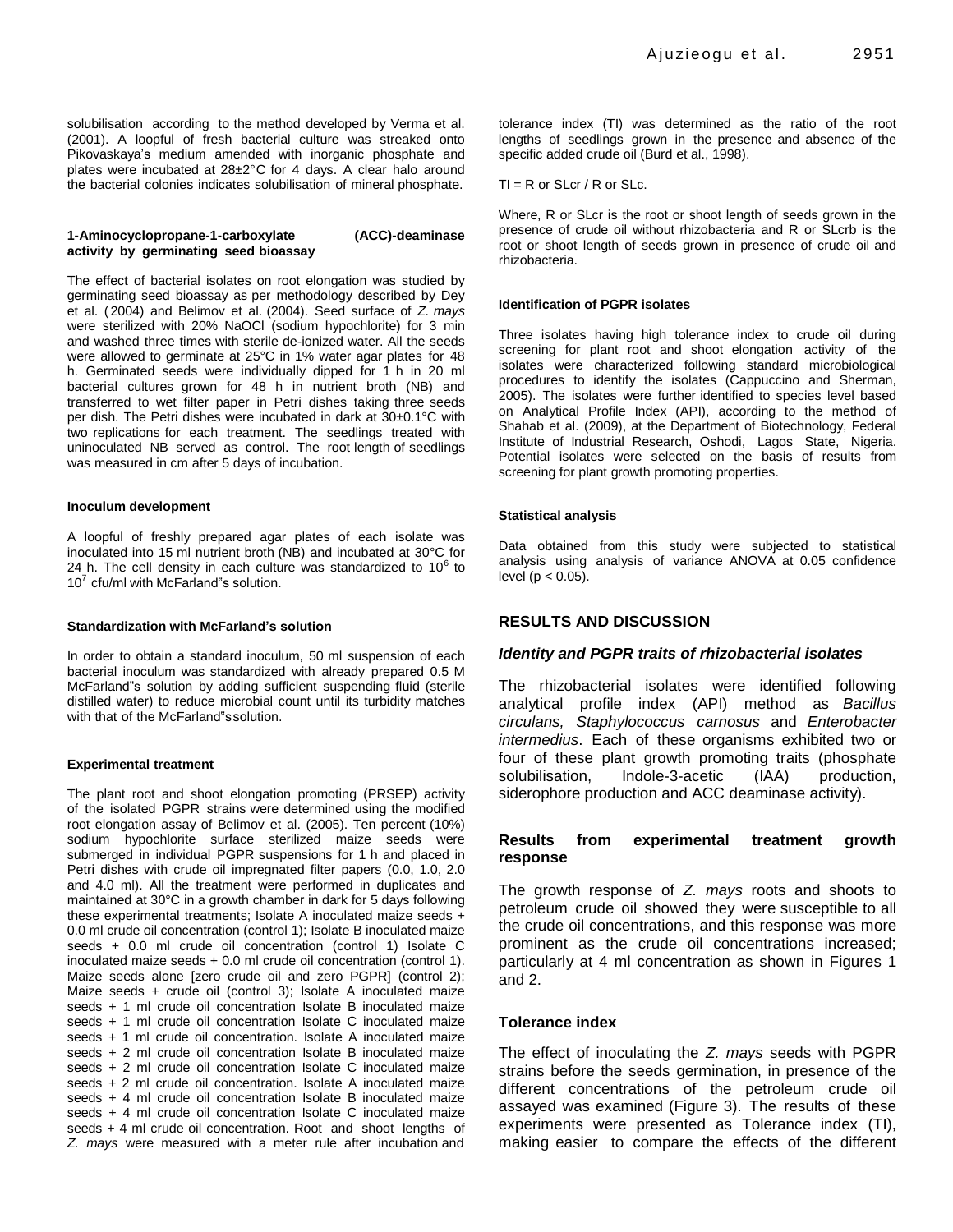| <b>Bacterial isolates</b> | <b>IAA production</b> | Phosphate<br>solubilisation | Siderophore<br>production | <b>ACC</b> deaminase<br>activity |
|---------------------------|-----------------------|-----------------------------|---------------------------|----------------------------------|
| B. circulans              |                       |                             |                           |                                  |
| S. carnosus               |                       | $\overline{\phantom{0}}$    | $\overline{\phantom{0}}$  |                                  |
| E. intermedius            |                       |                             | -                         |                                  |





**Figure 1.** Root lengths of PGPR inoculated and non-PGPR inoculated seeds exposed to crude oil and crude oil free matrix.



**Figure 2.** Shoot lengths of PGPR inoculated and non-PGPR inoculated seeds exposed to crude oil and crude oil free matrix.

experimental treatments.

# **DISCUSSION**

Crude oil contamination is a serious environmental

challenge in the Niger-delta and this is because it destroys the soil structure, reduces the available plant nutrients and increases the toxic levels of metals in the soil which consequently leads to impaired plant growth or complete mortality of plants. This study was performed to underscore the performance of some PGPR species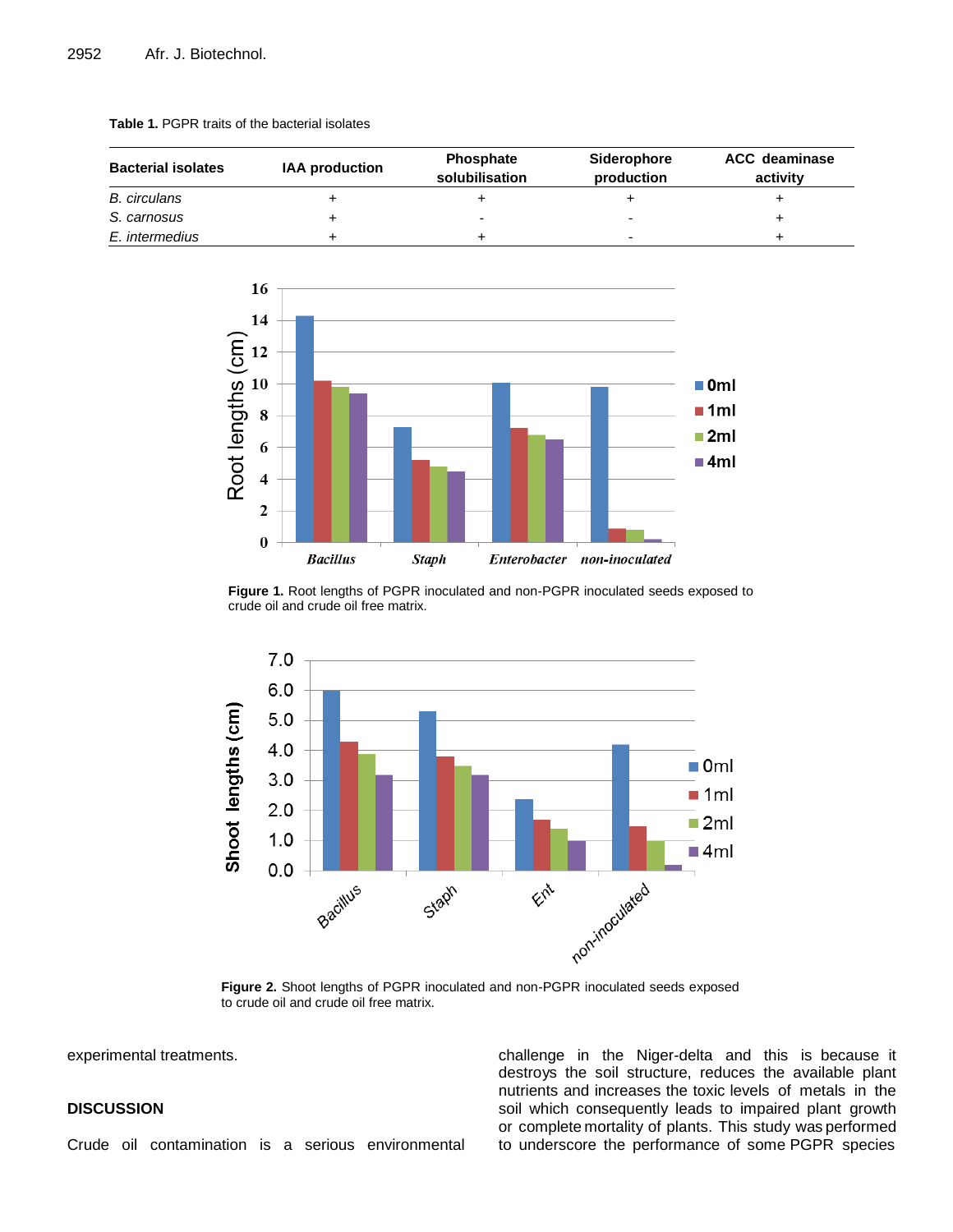

**Figure 3.** Tolerance index (TI) of *Zea mays* roots to various crude oil concentrations.

in boosting the uptake (tolerance) of petroleum crude oil pollutant by maize seeds and subsequent enhancement of maize seedling growth.

# **Identity of PGPR isolates**

PGPR isolates were identified as *B. circulans*, *S. carnosus* and *E. intermedius* following analytical profile index (API) algorithm. *B. circulans* exhibited multifarious plant growth promoting activities (ACC deaminase, siderophore, phosphate solubilisation and indole acetic acid production) as presented in Table 1. Similar studies have reported *B. circulans* as efficient in phosphate solubilisation and have also been shown to possess multifarious plant growth promoting potentials such as indole-3-acetic acid and siderophore production (Mehta et al., 2010 and Ghosh et al., 2012). It could be inferred that these traits/potentials worked directly or in synergy to produce maximum seedling growth observed during the laboratory study. *E. intermedius* also exhibited multifarious plant growth promoting activities in exception of potential for siderophore production. Thus, it is potential for significant seedling growth enhancement during the study. This is in accordance with the findings of Plociniczak et al. (2013) who isolated *E. intermedius* MH8b with plant growth promoting potentials from a metal-contaminated soil to promote plant growth and enhance the uptake of some heavy metals by *Sinapis alba* L. Jha et al. (2011) also implicated *E. intermedius* as a role player in plant growth promotion.

# **Growth response**

Results from experimental treatment showed that in the control, maize seeds were susceptible to crude oil treatment at the three levels of contamination (1, 2 and 4 ml) evident by impaired germination (Plate 1 A). This is similar to the study carried out by (Ogbuehi and Ezeibekwe, 2009), who observed that cassava variety NR8082 was susceptible to crude oil pollution and their growth performance reduced with increased concentration of crude oil. Inoculation of maize seeds with PGPR strains enhanced the growth of the roots and shoots even at the highest concentration of the crude oil (2 and 4 ml) compared to the roots and shoots of the seeds grown without inoculation ((Figure 1 and 2, Plate A, B and C). This growth response can be attributed to synergy of the multiple plant growth promoting traits exhibited by PGPR species (indole acetic acid production, and ACC deaminase activity). These species probably made bioavailable the necessary nutrients required by seeds while reducing the growth inhibitory effect of "stress ethylene" induced by the crude oil contamination. Franco-Hernandez et al. (2010), reported similar findings with two PGPR strains (*Pseudomanas* sp.) isolated from two plant species growing in a metal contaminated soil], when applied to tomato seeds in a lead and arsenic contaminated medium. The root lengths of the PGPR treated maize seeds ranged from 10.2 to 4.5 cm compared to the control that ranged from 0.9 to 0.2 cm. The shoot lengths of the PGPR treated maize seeds ranged from 4.3 to 1.0 cm compared to the control that ranged from 1.5 to 0.2 cm.

PGPR inoculation enhanced growth of the seeds but did not show significant increase in seedling growth in control (0 ml crude oil with PGPR) when compared to control (0 ml crude oil without PGPR) as shown in Plate D and E alone. This could be due to lack of carbon source (crude oil) for the PGPR strains to utilize, as some of the species were isolated from crude oil polluted soil hence no significant increase in growth of seeds.

# **Tolerance index**

The effect of inoculating the *Z. mays* seeds with PGPR strains before the seeds germination, in presence of the different concentrations of the petroleum crude oil assayed was examined (Figures 3 and 4). The results of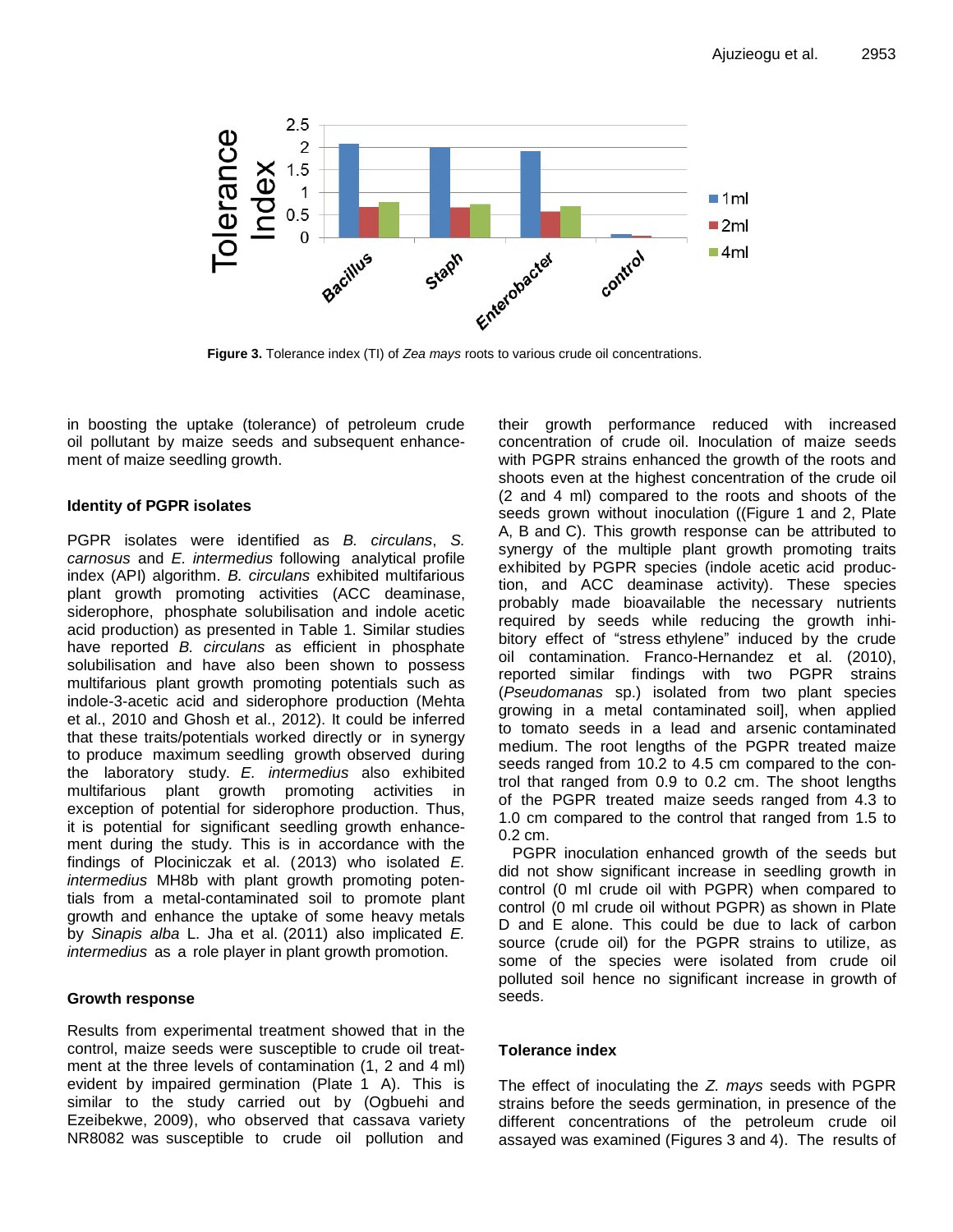

**Figure 4.** Tolerance index (TI) of Zea mays shoots to various crude oil concentrations.

**Table 2.** Tolerance index (TI) of Zea mays to various crude oil concentrations.

| <b>Treatment</b>           | <b>Tolerance index</b> |  |
|----------------------------|------------------------|--|
| Non-inoculated seeds roots |                        |  |
| 1 <sub>ml</sub> crude oil  | 0.07                   |  |
| 2ml crude oil              | 0.03                   |  |
| Flooding with crude oil    | 0                      |  |
|                            |                        |  |
| <b>Shoots</b>              |                        |  |
| 1ml crude oil              | 0.09                   |  |
| 2ml crude oil              | 0.05                   |  |
| Flooding with crude oil    | 0                      |  |

these experiments were presented as TI, making it easier to compare the effects of the different experimental treatments. A TI of 1.0 indicates that the treatment was not inhibitory, while a TI of 0.1 indicates that the growth of treated plants was only 10% of the growth of the control plants (Burd et al., 1998). The results show that TI for the roots of the non-inoculated seeds ranged from 0.07 to 0 and shoots ranged from 0.09 to 0, while TI for the roots of the inoculated seeds ranged from 2.08 to 0.59 as shown in Table 2 and Figure 3, respectively. This inferred that inoculation with PGPR strains boosted the immunity of the maize seeds and subsequently enhanced improved tolerance to the crude oil, compared to the non-inoculated seeds. The species kept the safe development of the seeds in the presence of petroleum crude oil at higher concentrations, compared to the growth of seeds in control 1. This response could be attributed to ACC deaminase enzyme activity in PGPR species. The petroleum crude oil probably induced the production of "stress ethylene" by synthesizing plant enzyme ACC synthase that converts the compound S-adenosyl methionine to ACC, the

immediate precursor of ethylene in all higher plants. A portion of the newly synthesized ACC was excluded from seeds or plant roots (Dey et al., 2004), taken up by the PGPR, and converted by the enzyme ACC deaminase to ammonia and α-ketobutyrate, compounds that are readily assimilated. As a direct consequence of this enzyme's activity, the amount of "stress ethylene" produced by the plant is reduced. Hence, ACC deaminase prevented plant ethylene levels from becoming growth inhibitory (Contesto et al., 2008). This is similar to the report of Franco-Hernandez et al. (2010), who studied the effect of two rhizobacterial strains (isolated from heavy metal contaminated soil) on *Lens esculenta* growth and tolerance to heavy metals.

Report by Roy et al. (2013) informed the ability of PGPR strains (*Pseudomonas aeruginosa* strains AS 03 and NA 108) sourced from a crude oil contaminated site, to tolerate aliphatic, aromatic, asphaltene fractions and PAH in a bioremediation study. Tolerance index of maize seeds obtained for experimental treatment (PGPR+ crude oil) showed that the development of *B. circulans*-inoculated maize seeds was significant in the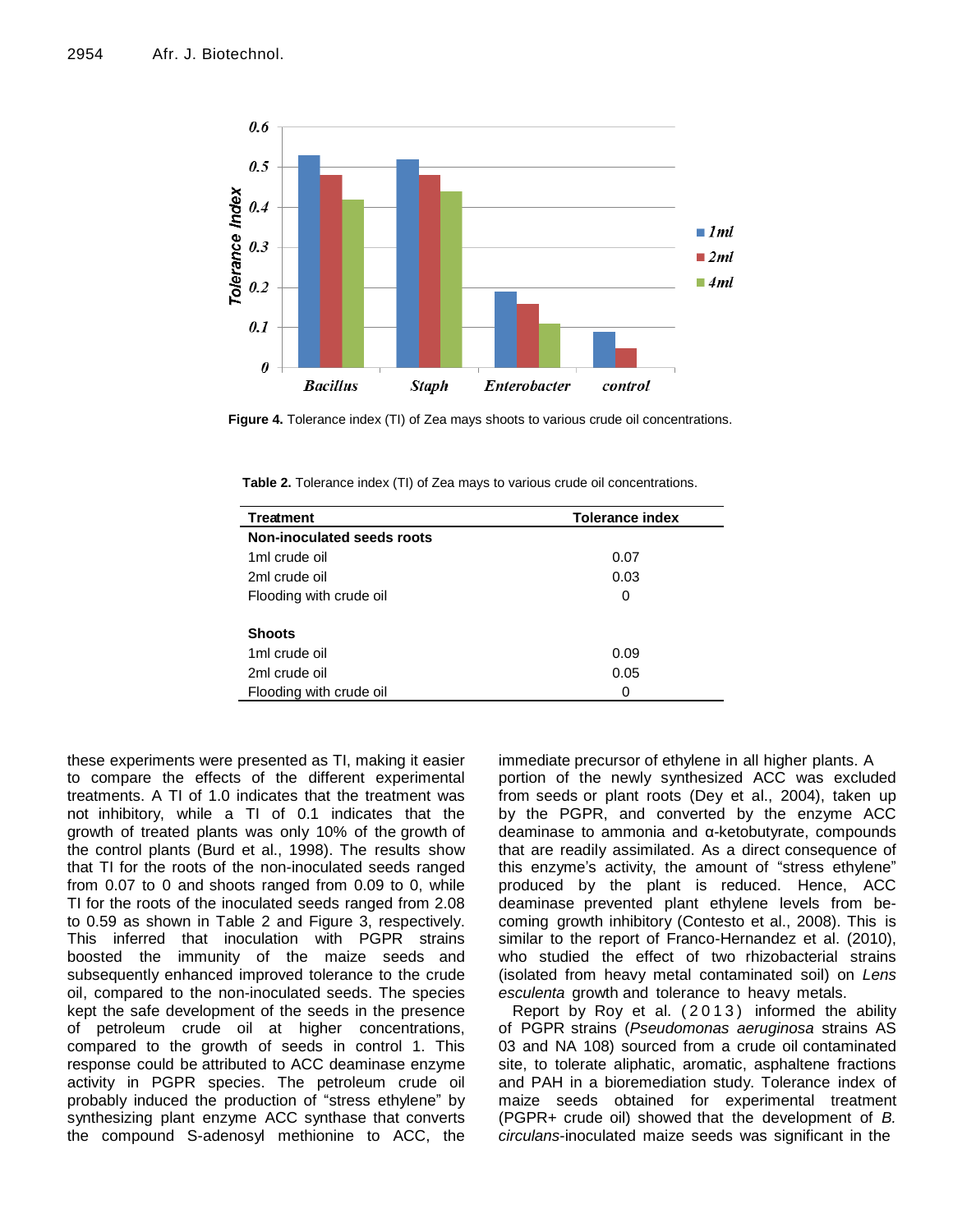

**Plate 1. A:** *Zea mays* seeds exposed to crude oil (4 ml) alone during the laboratory study. **B and C:** *Zea mays* seeds inoculated with PGPR strains and exposed to crude oil (4 ml) during the laboratory study. **D and E:** *Zea mays* seeds inoculated with PGPR alone.

different crude oil concentrations compared to *E. intermedius* and *S. carnosus* – inoculated seeds. This response could be attributed to the fact that *B. circulans* had all four of the PGPR abilities, which probably worked in synergy to enhance growth of the seeds better that the other two PGPR isolates. Results from this study also suggest that growth of the seeds were best at 1 ml concentration of crude oil treatment. This is in line with the results of Ogbuehi and Ezeibekwe (2009) conclusion in a related study, that cassava growth performance was enhanced at low level pollution but

severely reduced by high level of pollution.

# **Conclusion**

In conclusion, plant growth promoting rhizobacterial (PGPR) species exhibiting multiple plant growth promoting traits, enhanced seedling growth (root and shoot lengths) of *Z. mays* (maize) in crude oil polluted medium. Thus, plant growth promoting rhizobacteria could be